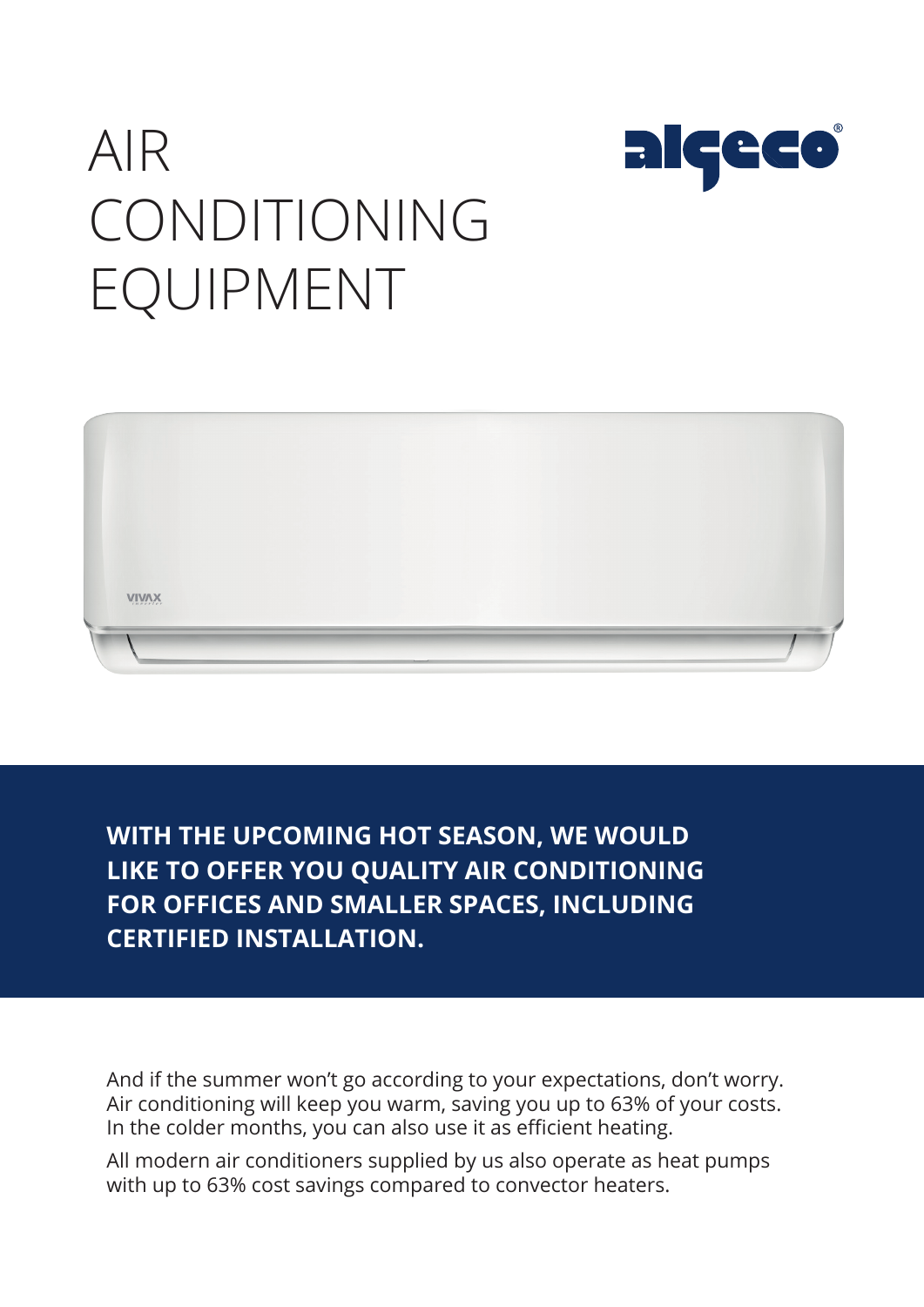### VIVAX **R design**

can be controlled with a smartphone

includes bio-bactericidal filter and air ionizer



#### **AIR IONIZER**

Air ionizers help improve the quality of life and breathing of people who sufferer from allergies and asthma.

Artificial air ionization cleans the air of pollen and allergen microparticles, removes dust microparticles, kills bacteria, and helps

to remove unpleasant odours (cigarette smoke, animal odours, etc.).

Air is cleaned so that dust aerosol particles receive electric charge through air ionization and are attracted to oppositely charged collector plates – collectors located inside the equipment.



## VIVAX **Q design**

powerful air conditioning antibacterial HEPA filters

This filter is made of cleaning material with excellent sterilization capacity and the ability to capture dust. When air flows through the filter, dust and bacteria settle on the surface of the filter which is bio-bactericidal. The capture efficiency of Escherichia coli and Staphylococcus aureus is greater than 95%.